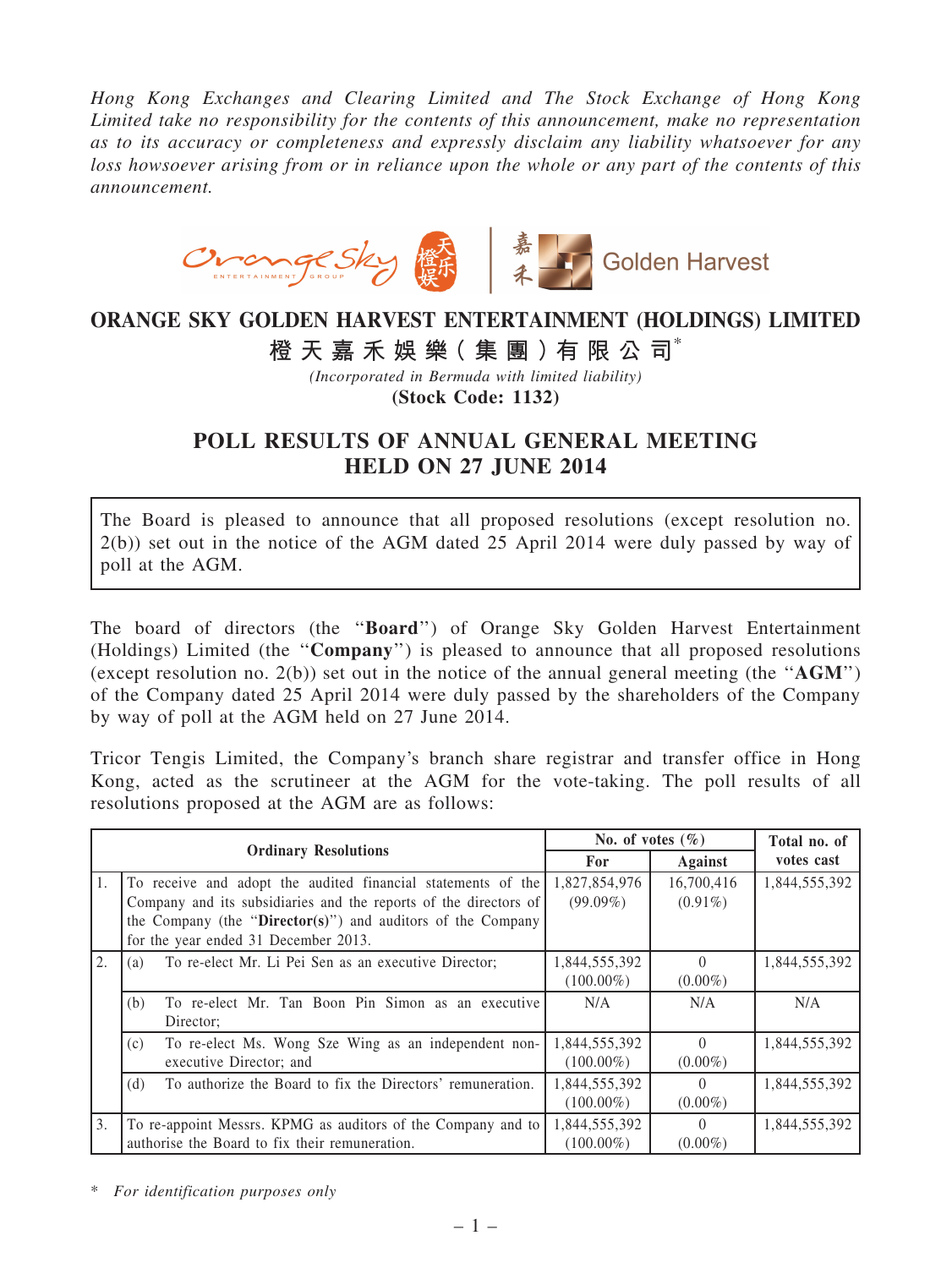| <b>Special Resolutions</b> |                                                                  | No. of votes $(\% )$ |              | Total no. of  |
|----------------------------|------------------------------------------------------------------|----------------------|--------------|---------------|
|                            |                                                                  | For                  | Against      | votes cast    |
| 4.                         | To grant a general mandate to the Directors to allot, issue and  | 1,827,419,976        | 17, 135, 416 | 1,844,555,392 |
|                            | deal with additional shares not exceeding 20% of the issued      | (99.07%)             | $(0.93\%)$   |               |
|                            | share capital of the Company as at the date of passing this      |                      |              |               |
|                            | resolution.                                                      |                      |              |               |
| 5.                         | To grant a general mandate to the Directors to repurchase shares | 1,843,666,504        | 888,888      | 1,844,555,392 |
|                            | in the capital of the Company representing up to $10\%$ of its   | $(99.95\%)$          | $(0.05\%)$   |               |
|                            | issued share capital as at the date of passing this resolution.  |                      |              |               |
| 6.                         | To extend the general mandate granted to the Directors to allot, | 1,829,353,504        | 15,201,888   | 1,844,555,392 |
|                            | issue or deal with shares by the number of shares repurchased.   | (99.18%)             | $(0.82\%)$   |               |

As set out in the Company's announcement dated 9 May 2014, with effect from 10 May 2014, Mr. Tan Boon Pin Simon (''Mr. Tan'') resigned as an executive Director. Due to the resignation of Mr. Tan, the ordinary resolution no. 2 (b) in respect of the re-election of Mr. Tan as an executive Director as set out in the notice of the AGM was no longer needed and was not put forward for consideration by the shareholders of the Company at the AGM.

According to the poll results stated above, as more than 50% of the votes were cast in favour of each of the above resolutions (except resolution no. 2(b)), all the resolutions (except resolution no. 2(b)) were duly passed as ordinary resolutions of the Company.

As at the date of the AGM, the total number of issued shares of HK\$0.1 each in the share capital of the Company (the " $Share(s)$ ") was 2,679,819,248 Shares. All shareholders of 2,679,819,248 Shares were entitled to attend and vote for or against the resolutions at the AGM. There was no Share entitling the holder to attend and vote only against the resolutions at the AGM. There was no Share entitling the holders to attend and abstain from voting in favour of the resolutions proposed at the AGM as set out in Rule 13.40 of the Rules Governing the Listing of Securities on The Stock Exchange of Hong Kong Limited (the ''Listing Rules'') and there was no Share requiring the holders to abstain from voting at the AGM under the Listing Rules.

Shareholders of the Company may refer to the circular of the Company dated 25 April 2014 (the ''Circular'') for details of the above resolutions in items 4 to 6 proposed at the AGM. The Circular may be viewed and downloaded from the Company's website at www.osgh.com.hk or the designated website of The Stock Exchange of Hong Kong Limited at www.hkexnews.hk.

> By Order of the Board of Orange Sky Golden Harvest Entertainment (Holdings) Limited Wong Kwan Lai Company Secretary

Hong Kong, 27 June 2014